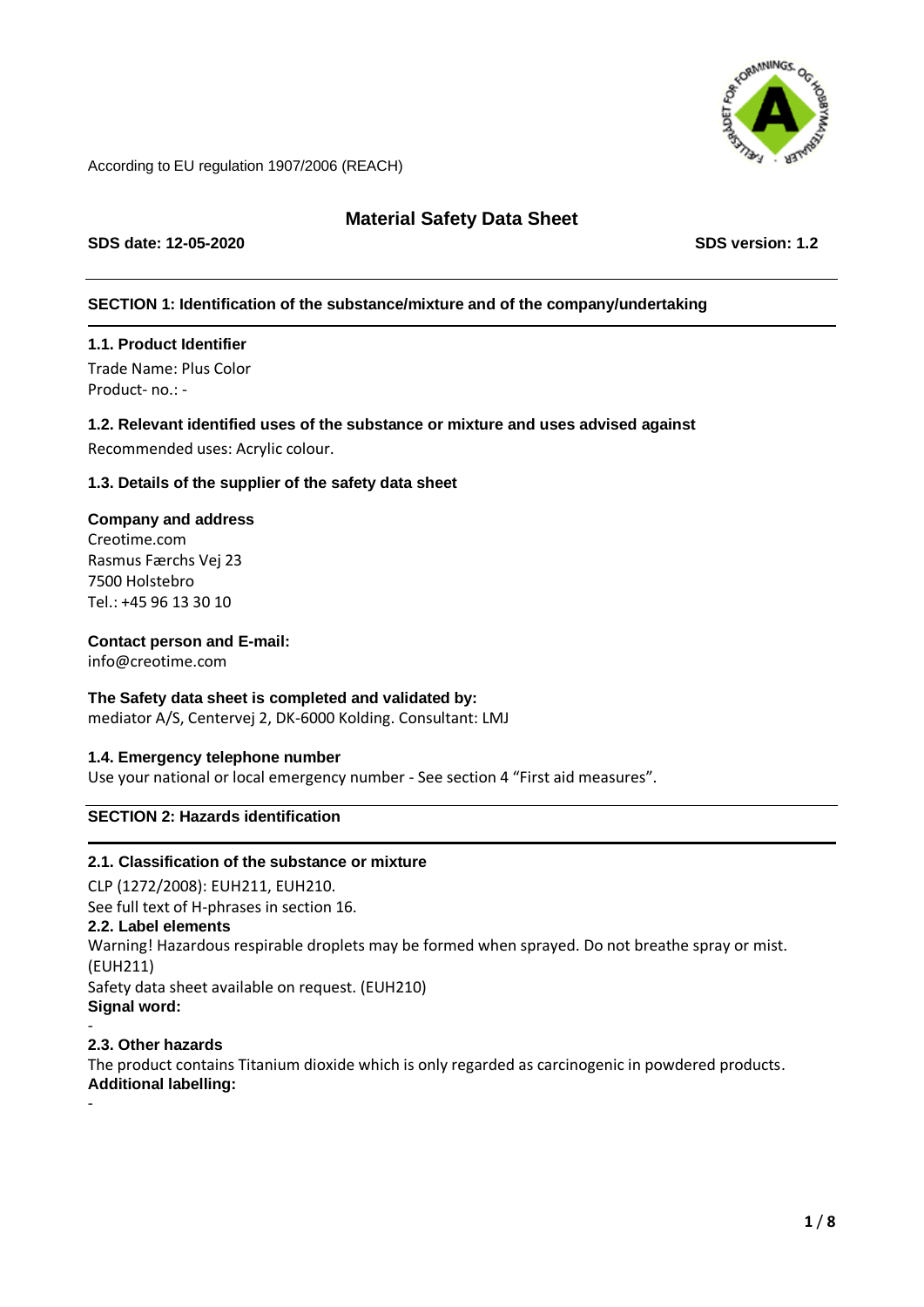

#### **Additional warnings:**

This product complies with the requirements of the standard set out by The Danish Joint Council of Creative & Hobby Materials (Fællesrådet for Formnings- og Hobbymaterialer), version 11 of 1 november 2018, on creative and occupational materials.

### **SECTION 3: Composition/information on ingredients**

### **3.1./3.2. Substances/Mixtures**

| <b>Substance</b> | EU-Index no. | Cas / EINECS no. | <b>CLP-classification</b> | w/w%     | <b>Note</b> |
|------------------|--------------|------------------|---------------------------|----------|-------------|
| Titanium dioxide |              | 13463-67-7/      | Carc. 2; H351(i)          | $1 - 10$ |             |
|                  |              | 236-675-5        |                           |          |             |

 $1 =$ The substance has a national exposure limit.

For the wording of the listed risk phrases refer to section 16.

### **SECTION 4: First aid measures**

| 4.1. Description of first aid measures |                                                                                                                                                      |  |  |
|----------------------------------------|------------------------------------------------------------------------------------------------------------------------------------------------------|--|--|
| Inhalation:                            | Not relevant.                                                                                                                                        |  |  |
| Ingestion:                             | Wash out mouth thoroughly and drink 1-2 glasses of water in small sips. Seek<br>medical advice in case of discomfort.                                |  |  |
| Skin contact:                          | Wash skin with soap and water. Seek medical advice in case of discomfort.                                                                            |  |  |
| Eye contact:                           | Flush with water (preferably using eye wash equipment) until irritation<br>subsides. Remove contact lenses. Seek medical advice if symptoms persist. |  |  |

### **4.2. Most important symptoms and effects, both acute and delayed**

May cause slight irritation to the skin and eyes.

**4.3. Indication of any immediate medical attention and special treatment needed**

When obtaining medical advice, show the safety data sheet or label.

### **SECTION 5: Firefighting measures**

### **5.1. Extinguishing media**

Surrounding fire: Extinguish with powder, foam or carbon dioxide. Do not use water stream, as it may spread the fire.

**5.2. Special hazards arising from the substance or mixture**

The product is not directly flammable.

# **5.3. Advice for firefighters**

Avoid inhalation of vapour and fumes – seek fresh air.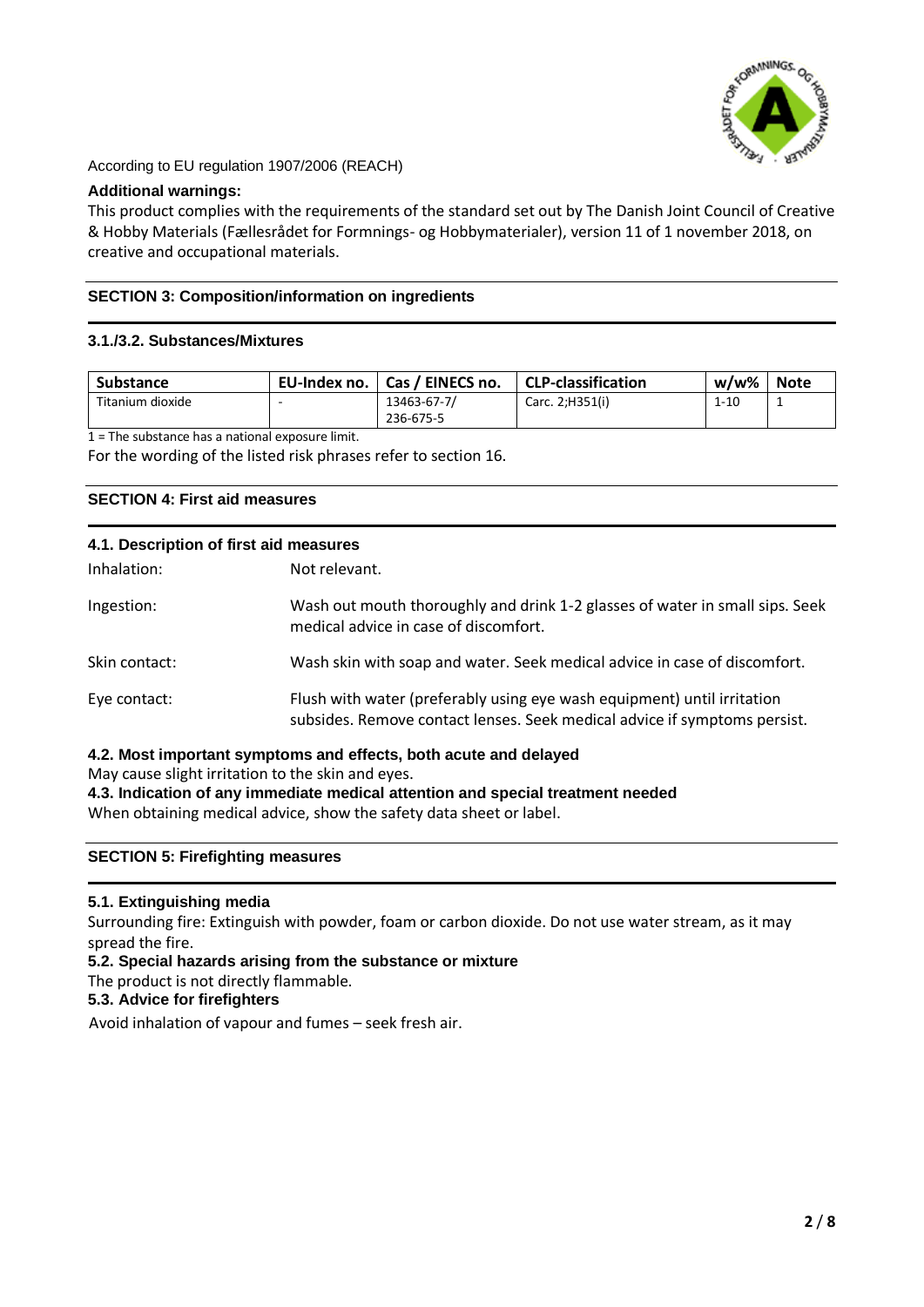

# **SECTION 6: Accidental release measures**

#### **6.1. Personal precautions, protective equipment and emergency procedures** None.

# **6.2. Environmental precautions**

Avoid unnecessary release to the environment. Notify proper authorities in case of contamination of soil or aquatic environment or discharge to drains.

# **6.3. Methods and material for containment and cleaning up**

Wipe up minor spills with a cloth. Rinse with water. See section 13 for instructions on disposal. **6.4. Reference to other sections**

See above.

**SECTION 7: Handling and storage**

# **7.1. Precautions for safe handling**

None. **7.2. Conditions for safe storage, including any incompatibilities** Keep in tightly closed original packaging. **7.3. Specific end use(s)** See section 1.

### **SECTION 8: Exposure controls/personal protection**

### **8.1. Control parameters**

Occupational exposure limits according to EH40/2005 Workplace exposure limits (Fourth Edition, 2020):

| Substance        | Long-term exposure limit | Short-term exposure limit | Note |
|------------------|--------------------------|---------------------------|------|
| Titanium dioxide |                          |                           |      |
| Total inhalable  | 10 mg/m $3$              |                           |      |
| Respirable       | 4 mg/m <sup>3</sup>      |                           |      |

### **DNEL and PNEC values:**

No data. **8.2. Exposure controls** There are no exposure scenarios for this product.

### **Appropriate engineering controls:** -

#### **Personal protective equipment:**

| Respiratory protection: | Not required. |
|-------------------------|---------------|
| Hand protection:        | Not required. |
| Eye/face protection:    | Not required. |
| Skin protection:        | Not required. |

### **Environmental exposure controls:**

Make sure that when using the product damming material is available in immediate vicinity.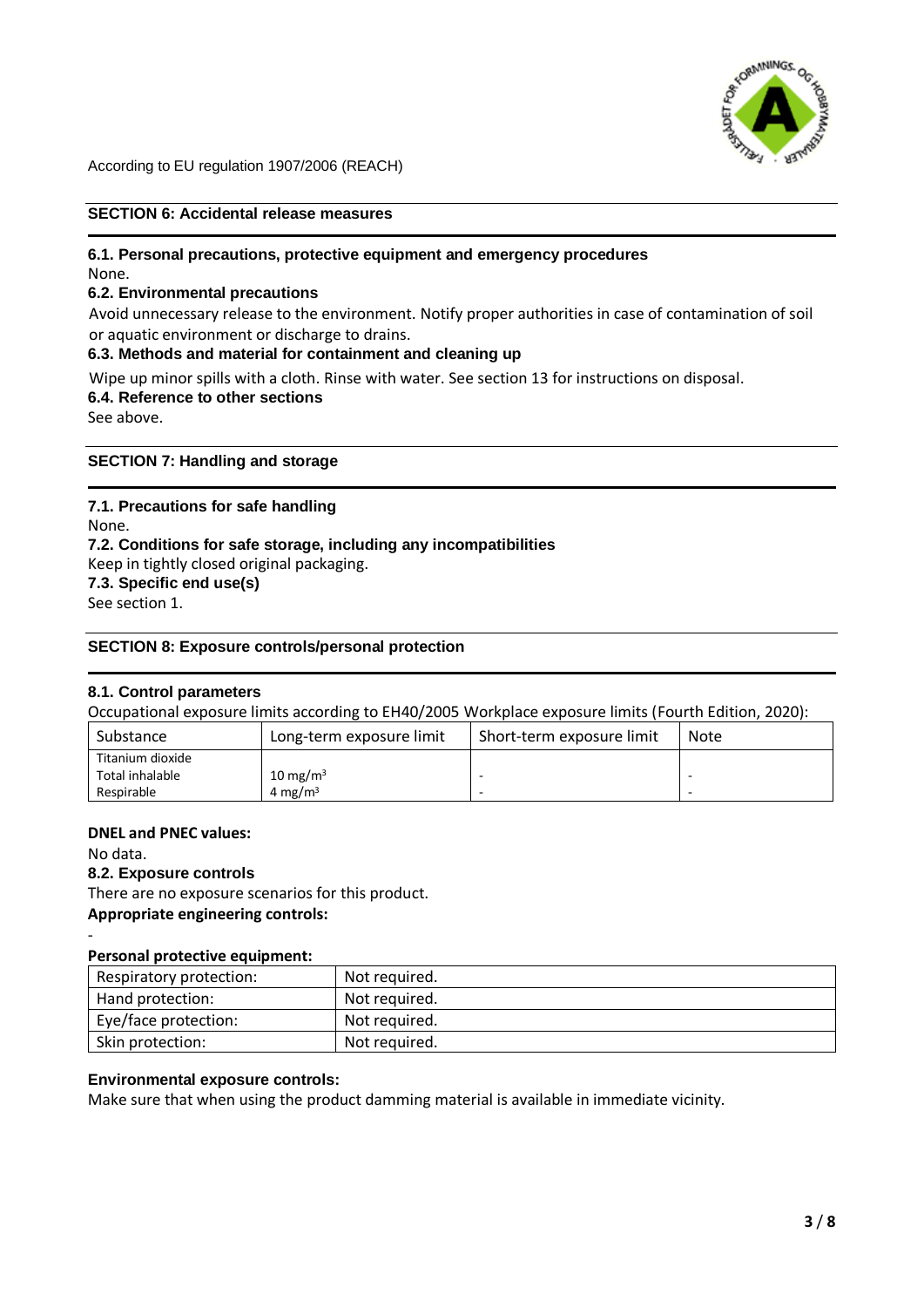

### **SECTION 9: Physical and chemical properties**

#### **9.1. Information on basic physical and chemical properties**

| Appearance:                                             | Multiple colours, Liquid |
|---------------------------------------------------------|--------------------------|
| Odour:                                                  |                          |
| Odour threshold:                                        |                          |
| pH:                                                     |                          |
| Melting point/ Freezing Point (°C):                     |                          |
| Initial boiling point and boiling range (°C):           |                          |
| Flash point (°C):                                       | $\overline{\phantom{0}}$ |
| Evaporation rate:                                       | $\overline{\phantom{0}}$ |
| Flammability (solid, gas)                               |                          |
| Upper / lower flammability or explosion limits (vol-%): |                          |
| Vapour pressure (mbar, 25 °C):                          |                          |
| Vapour density (air=1)                                  |                          |
| Relative density (g/ml):                                |                          |
| Solubility(ies):                                        | Soluble in water         |
| Partition coefficient: n-octanol/water:                 |                          |
| Auto-ignition temperature (°C):                         |                          |
| Decomposition temperature (°C):                         |                          |
| Viscosity (mPas, 25 °C):                                |                          |
| <b>Explosive properties:</b>                            |                          |
| Oxidising properties:                                   |                          |

### **9.2. Other information**

| (%):<br>Content of solids /    |  |
|--------------------------------|--|
| Surface tension (mN/m, 25 °C): |  |

### **SECTION 10: Stability and reactivity**

**10.1. Reactivity**  Non-reactive. **10.2. Chemical stability** The product is stable when used in accordance with the supplier's directions. **10.3. Possibility of hazardous reactions** None known. **10.4. Conditions to avoid** Avoid heating. **10.5. Incompatible materials** Avoid contact with strong oxidising agents. **10.6. Hazardous decomposition products** No special precautions regarding contact with other materials at the recommended storage conditions.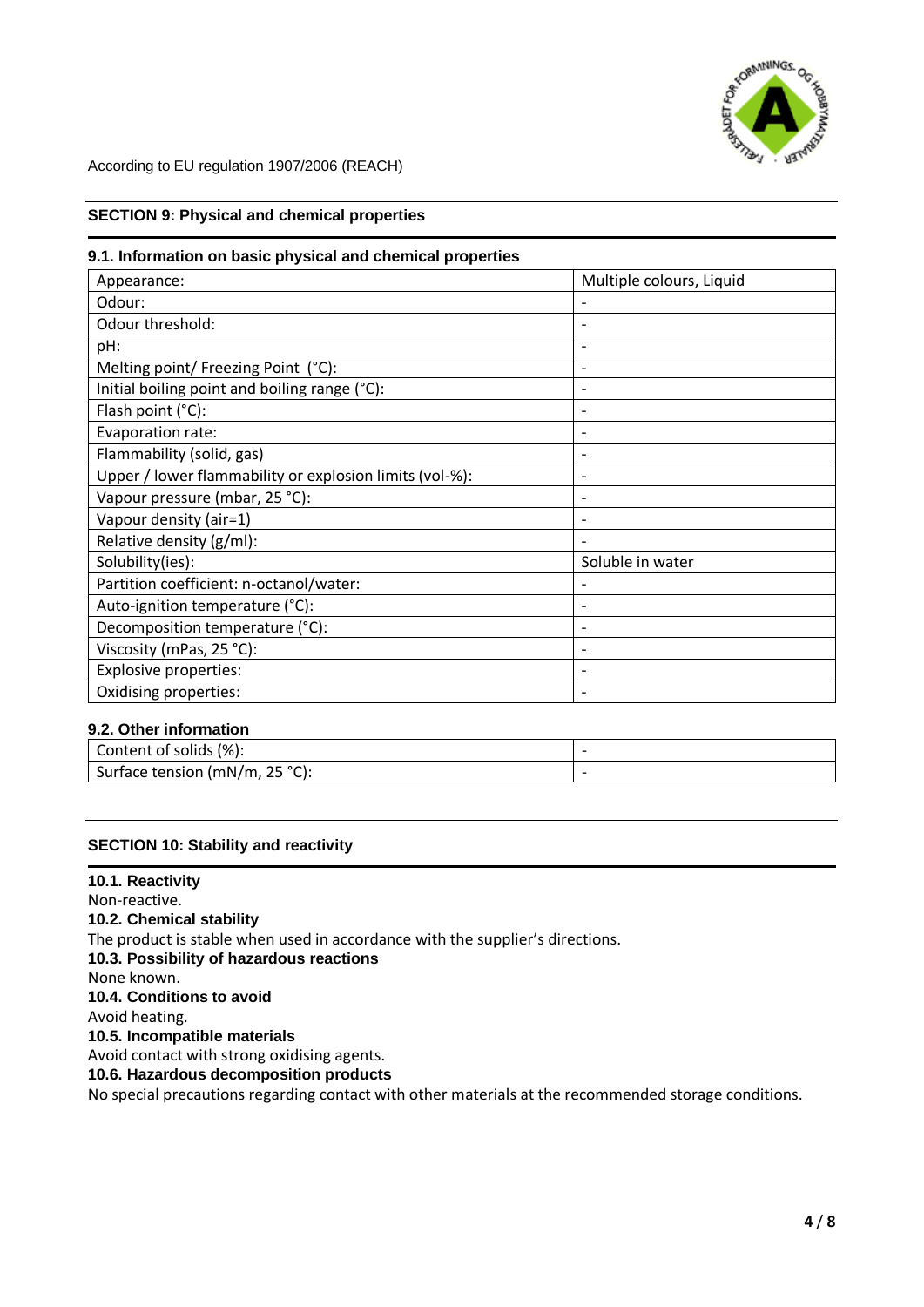

### **SECTION 11: Toxicological information**

#### **11.1. Information on toxicological effects**

**Acute toxicity:** Based on the existing data, the classification is not met.

| Substance        | Route of exposure | <b>Species</b> | $\tau_{\mathsf{est}}$ | Result                        |
|------------------|-------------------|----------------|-----------------------|-------------------------------|
| Titanium dioxide | Inhalation        | Rat            | LC50 / 4 Hours        | $> 6.82$ mg/L                 |
| Carbon Black     | Oral              | Rat            | LD50                  | $>8000$ mg/kg bw              |
| Carbon Black     | <b>Inhalation</b> | Rat            | LC50 / 4 Hours        | $>$ 4,6 mg/m <sup>3</sup> air |

**Skin corrosion/irritation:** May cause slight irritation.

**Serious eye damage/irritation:** May cause eye irritation.

**Respiratory or skin sensitisation:** Based on the existing data, the classification is not met.

**Germ cell mutagenicity:** Based on the existing data, the classification is not met.

**Carcinogenicity:** Warning! Hazardous respirable droplets may be formed when sprayed. Do not breathe spray or mist.

**Reproductive toxicity:** Based on the existing data, the classification is not met.

**STOT-single exposure:** Based on the existing data, the classification is not met.

**STOT-repeated exposure:** Based on the existing data, the classification is not met.

**Aspiration hazard:** Based on the existing data, the classification is not met.

#### **SECTION 12: Ecological information**

#### **12.1. Toxicity**

| Substance        | Test duration. | <b>Species</b> | Test        | Result       |
|------------------|----------------|----------------|-------------|--------------|
| Titanium dioxide | 24 Hours       | Daphnia        | <b>EC50</b> | > 5600 mg/L  |
| Carbon Black     | 48 Hours       | Daphnia        | <b>EC50</b> | > 5600 mg/L  |
| Carbon Black     | 72 Hours       | Algae          | <b>EC50</b> | > 10000 mg/L |

#### **12.2. Persistence and degradability**

| -<br>ance. | <br>ıdabılıtv<br>יי | est | 'esuli |
|------------|---------------------|-----|--------|
| No data    |                     |     |        |

#### **12.3. Bioaccumulative potential**

| 11 J H<br>.     | 121<br>UOL.<br>וור<br>. | 'ow<br>__ | ___ |
|-----------------|-------------------------|-----------|-----|
| No data<br>uata | -                       |           |     |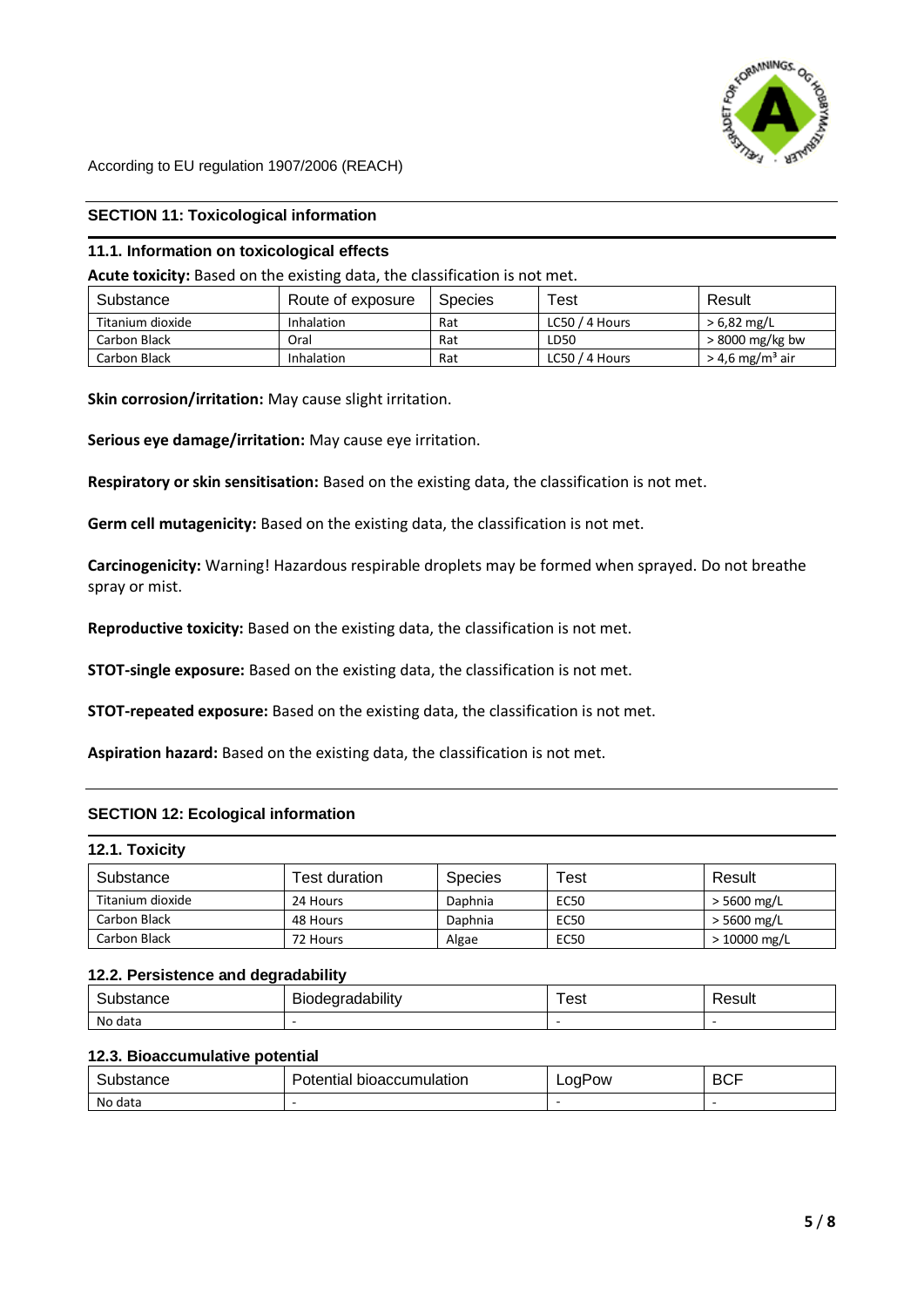

**12.4. Mobility in soil**  Test data are not available. **12.5. Results of PBT and vPvB assessment** The mixture does not meet the criteria for PBT or vPvB. **12.6. Other adverse effects** None.

### **SECTION 13: Disposal considerations**

### **13.1. Waste treatment methods**

The product is not classified as hazardous waste according to Waste Management. Disposal of spillage and waste via the municipal waste collection service with the specifications below is recommended.

**EWC Code**  20 01 28

### **Specific labelling**

### **Contaminated packaging:**

Uncleansed packaging is to be disposed of via the local waste-removal scheme.

### **SECTION 14: Transport information**

The product is not covered by the rules for transport of dangerous goods by road and sea according to ADR and IMDG. **14.1 -14.4.** 

-

### **14.5. Environmental hazards**

-

-

**14.6. Special precautions for user**

- **14.7. Transport in bulk according to Annex II of MARPOL 73/78 and the IBC Code** Not relevant.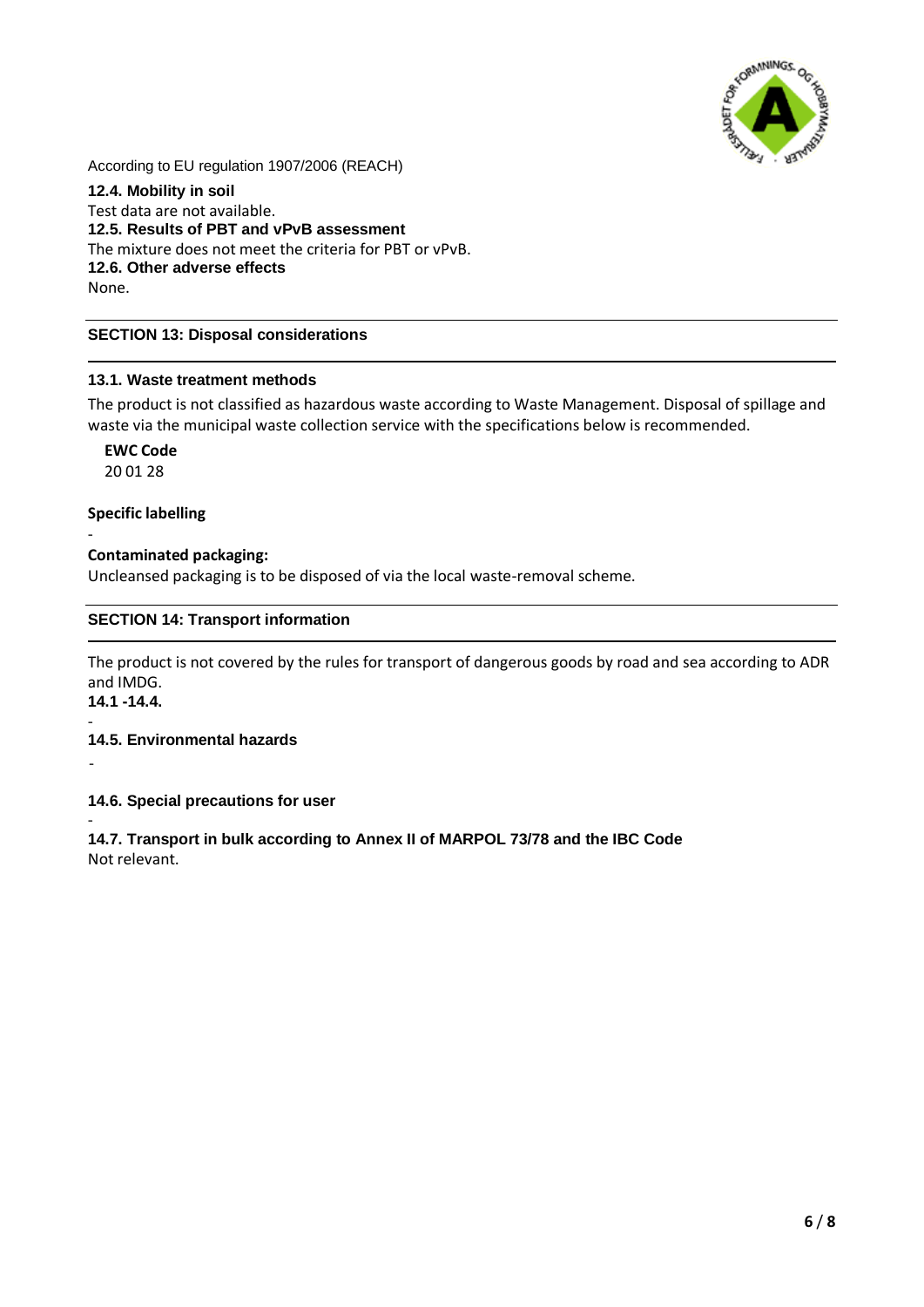

#### **SECTION 15: Regulatory information**

**15.1. Safety, health and environmental regulations/legislation specific for the substance or mixture Sources:**

**Restrictions for application:**

- **Demands for specific education:**

**Additional labelling:**

-

-

- **15.2. Chemical safety assessment**

Chemical safety assessment has not been performed.

#### **SECTION 16: Other information**

#### **Other information:**

This product complies with the requirements of the standard set out by The Danish Joint Council of Creative & Hobby Materials (Fællesrådet for Formnings- og Hobbymaterialer), version 11 of 1 november 2018, on creative and occupational materials.

#### **Sources:**

EC regulation 1907/2006 (REACH). EC Regulation 1272/2008 (CLP). EU regulation no. 276/2010 Directive 2000/532/EC

### **Full text of H-phrases as mentioned in section 2+3:**

H351(i) - Suspected of causing cancer by inhalation.

EUH211 - Warning! Hazardous respirable droplets may be formed when sprayed. Do not breathe spray or mist.

| Classification according to Regulation (EC) Nr. 1272/2008: |                  |  |
|------------------------------------------------------------|------------------|--|
| 1 EUH211                                                   | Expert judgement |  |

### **Abbreviations and acronyms used in the safety data sheet:**

REACH: Registration, Evaluation, Authorisation and Restriction of Chemicals. Regulation (EC) No 1907/2006. CLP: Classification Labelling Packaging Regulation; Regulation (EC) No 1272/2008.

CAS-Number.: Chemical Abstracts Service number.

EC-Number.: EINECS and ELINCS Number (see also EINECS and ELINCS).

DNEL: Derived No Effect Level.

PNEC(s): Predicted No Effect Concentration(s).

STOT: Specific Target Organ Toxicity.

LD50: Lethal Dose to 50% of a test population (Median Lethal Dose).

LC50: Lethal Concentration to 50 % of a test population.

EC50: The effective concentration of substance that causes 50% of the maximum response.

PBT: Persistent, Bioaccumulative and Toxic.

vPvB: Very Persistent and Very Bioaccumulative.